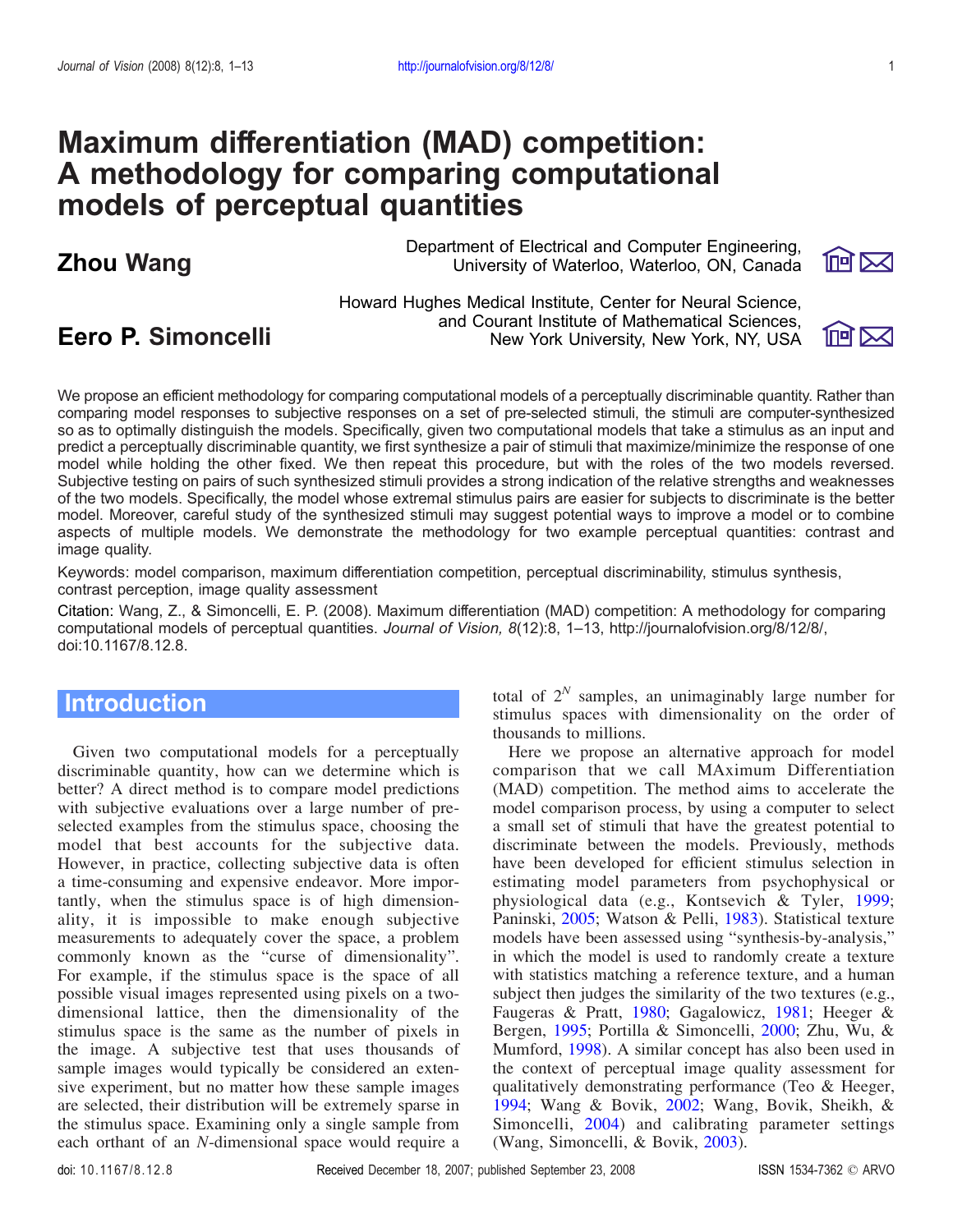Here we develop an automated stimulus synthesis methodology for accelerating the comparison of perceptual models. More specifically, given two computational models that take a stimulus as an input and predict a perceptually discriminable quantity, we first synthesize a pair of stimuli that maximize/minimize the response of one model while holding the other fixed. We then repeat this procedure, but with the roles of the two models reversed. Subjective testing on pairs of such synthesized stimuli can then determine which model is better (i.e., the model whose extremal stimulus pairs are easier for subjects to discriminate). Although this does not fully validate the better model, it can falsify the other one. Furthermore, careful study of the synthesized stimuli may suggest potential ways to improve a model or to combine aspects of multiple models. We demonstrate the methodology with two examples: a comparison of models for contrast and a comparison of models for perceptual image quality.

## Method

#### Problem formulation and general methods

The general problem may be formulated as follows. We assume a stimulus space S and a perceptually discriminable quantity  $q(s)$ , defined for all elements s in S. We also assume a subjective assessment environment, in which a human subject can compare the perceptual quantity  $q(s)$  for any stimulus s with the value for another stimulus  $s'$ . The goal is to compare two computational models,  $M_1$  and  $M_2$  (each of them takes any stimulus s in S as the input and gives a prediction of  $q(s)$ , to determine which provides a better approximation of  $q$  based on a limited number of subjective tests.

A conventional methodology for selecting the best of two models involves direct comparison of model responses with human two-alternative-forced-choice (2AFC) responses on a set of stimuli, as illustrated in Figure 1. Specifically, for each pair of stimuli, the subject is asked which stimulus is perceived to have a larger value of perceptual quantity q. Average subjective responses are then compared with model responses, and the model (say) that predicts a higher percentage of responses correctly is declared the winner.

As an alternative, our proposed MAD competition methodology is illustrated in [Figure 2.](#page-2-0) Starting from each of a set of base stimuli, we synthesize stimuli that have maximal/minimal values of one model, while holding the value of the other model constant. This is a constrained optimization problem, and depending on the details of the two models, the solution might be obtained in closed form, or through numerical optimization (e.g., for models that are continuous in the stimulus space, a gradient ascent/descent method may be employed, which is described later). The resulting stimuli may then be compared by human subjects. If the stimuli are easily differentiated in terms of quantity  $q$ , then they constitute strong evidence against the model that was held constant. The same test may be performed for stimuli generated with the roles of the two models reversed, so as to generate counterexamples for the other model.

#### A toy example

As a simple illustration of the difference between the direct and the MAD competition-based 2AFC methods, we compare two models for the perceived contrast of a test square on a constant-luminance background. An example stimulus is shown in [Figure 3A.](#page-2-0) A square-shaped foreground with uniform luminance  $L_2$  is placed at the center of a background of uniform luminance  $L_1$ . The perceptual quantity  $q(L_1, L_2)$  is the perceived contrast between the foreground and the background. These stimuli live in a two-dimensional parameter space, specified by the pair  $[L_1, L_2]$ . This allows us to depict the problem and solution graphically. Suppose that the maximal and minimal luminance values allowed in the experiment are  $L_{\text{max}}$  and  $L_{\text{min}}$ , respectively. Also assume that the foreground luminance is always higher than the background, i.e.,  $L_2 > L_1$ . Then the entire stimulus space



Figure 1. Direct method for model selection.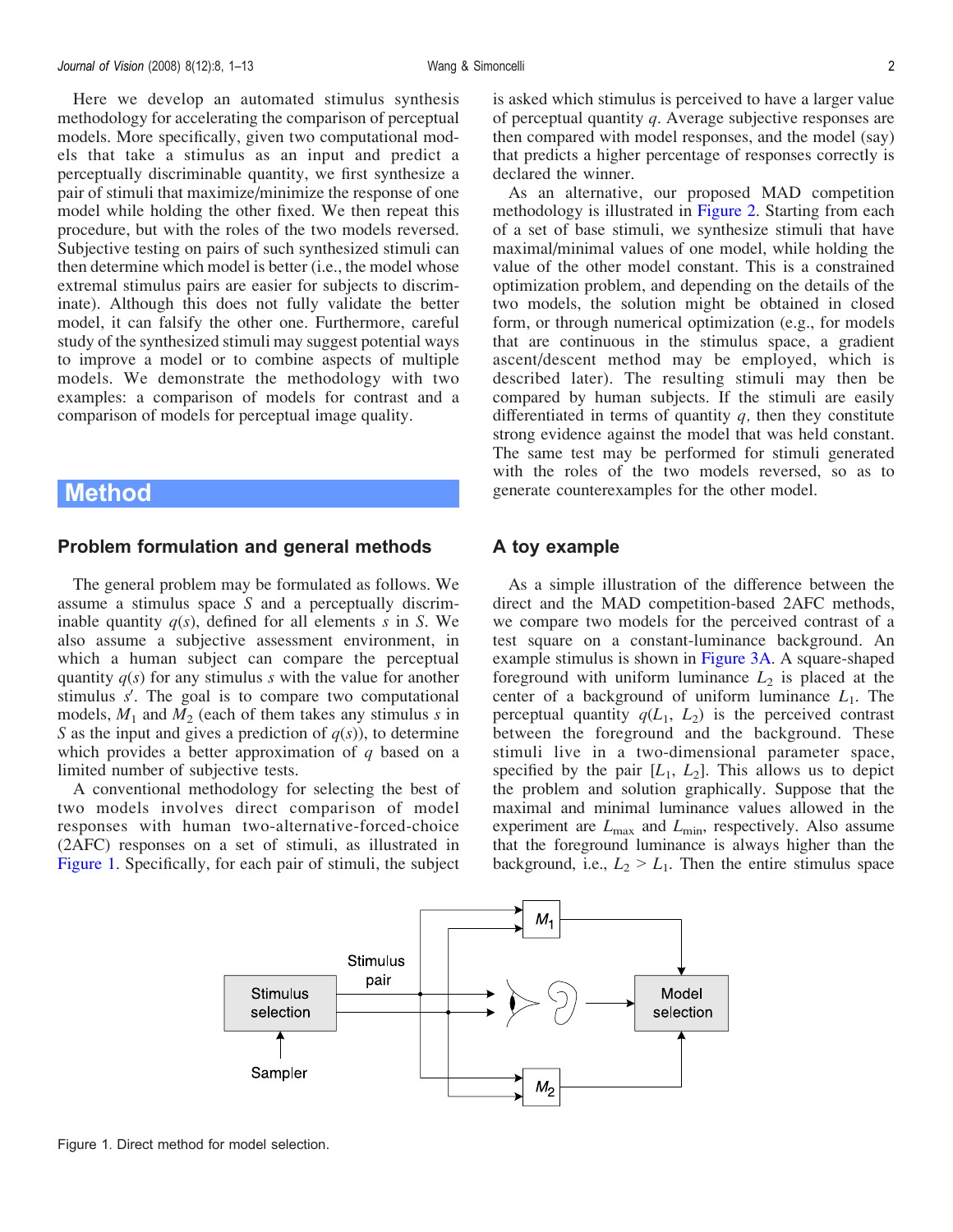

<span id="page-2-0"></span>

Figure 2. MAD competition method for model selection.

can be depicted as a triangular region in a two-dimensional coordinate system defined by  $L_1$  and  $L_2$ , as shown in Figure 3B.

We use MAD to compare two simple models for the perceived contrast  $q$ . The first model states that the perceived contrast is determined by the difference between the foreground and the background luminances, i.e.,  $M_1 = L_2 - L_1$ . In the second model, the perceived contrast is determined by the ratio between the luminance difference and the background luminance, i.e.,  $M_2$  =  $(L_2 - L_1)/L_1$ .

To apply the direct 2AFC method, a large number of stimulus pairs in the stimulus space need to be selected. These specific stimuli may be chosen deterministically, for example, using evenly spaced samples in either linear or logarithmic scale in the stimulus space, as exemplified in [Figure 4A.](#page-3-0) They may also be chosen randomly to adequately cover the stimulus space, as shown in [Figure 4B](#page-3-0). In either case, it is typical to show them in random order to the subjects. For each pair of stimuli, subjects are asked to report which stimulus has a higher contrast. The results

are then compared with the model predictions to see which model can best account for the subjective data.

The MAD competition method is explained in [Figures 5](#page-3-0) and [6](#page-4-0). Before applying the MAD competition procedures, it is helpful to visualize the level sets (or equal-value contours) of the models being evaluated in the stimulus space. Specifically, in this contrast perception example, the level sets of models  $M_1$  and  $M_2$  are always straight lines, which are plotted in [Figures 5A](#page-3-0) and [5B,](#page-3-0) respectively. The fact that the level sets of the two models are generally not parallel implies that subsets of images producing the same value in one model (i.e., lying along a contour line of that model) will produce different values in the other model.

[Figure 6](#page-4-0) illustrates the stimulus synthesis procedure in the MAD competition method. It starts by randomly selecting an initial point in the stimulus space, e.g.,  $A =$  $[L_1^i, L_2^i]$ . A pair of stimuli with matching  $\dot{M}_1$  but extremal values of  $M_2$  is given by

$$
B = [L_{\min}, L_{\min} + (L_2^i - L_1^i)]
$$
\n(1)



Figure 3. Illustration of the stimulus and the stimulus space of the contrast perception experiment.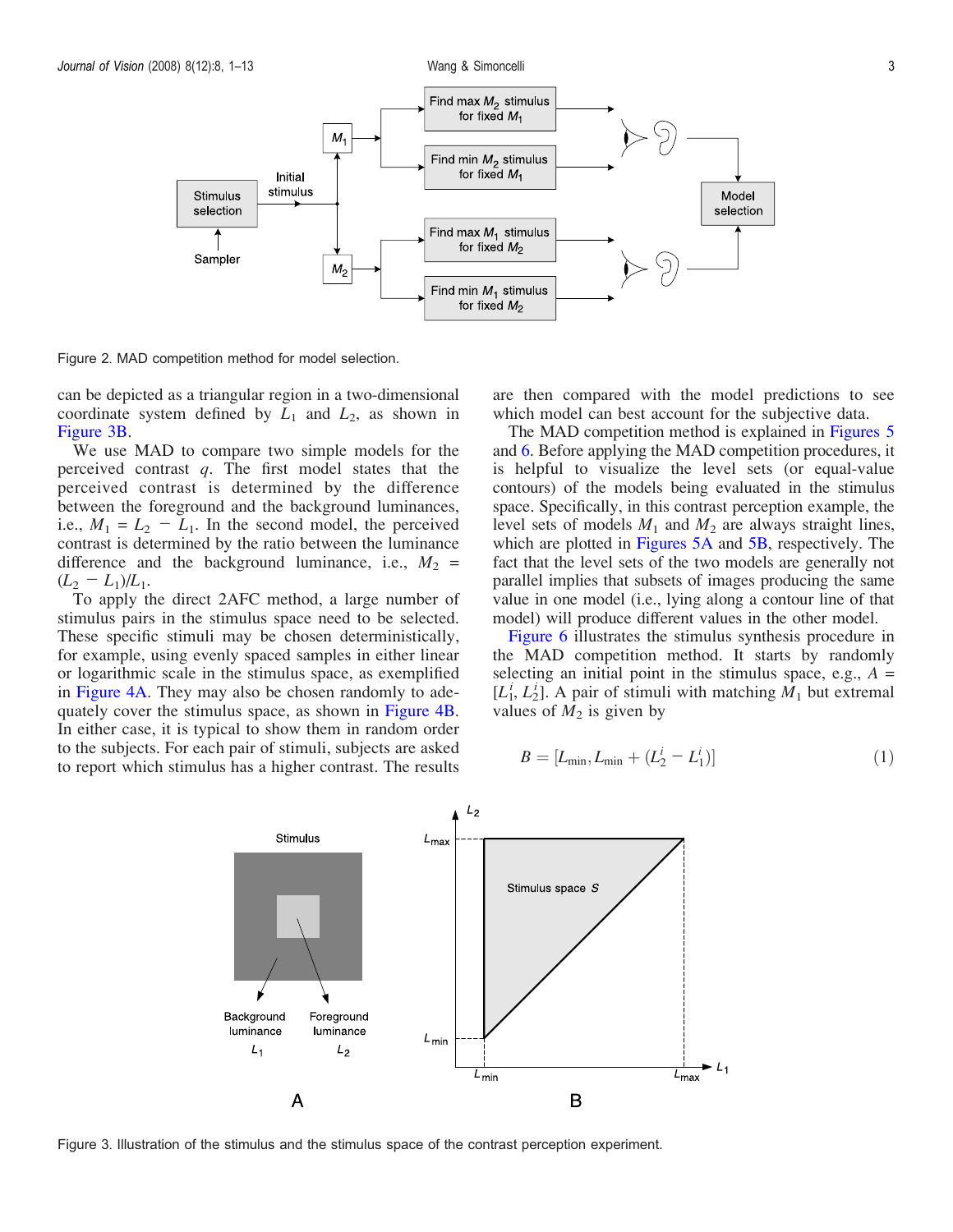<span id="page-3-0"></span>

Figure 4. Stimulus selection in direct testing methods.

and

$$
C = [L_{\text{max}} - (L_2^i - L_1^i), L_{\text{max}}],
$$
\n(2)

and the second pair of stimuli with matching  $M_2$  but extremal  $M_1$  values is

$$
D = \left[\frac{L_{\text{max}}L_1^i}{L_2^i}, L_{\text{max}}\right]
$$
 (3)

and

$$
E = \left[ L_{\min}, \frac{L_{\min} L_2^i}{L_1^i} \right].
$$
\n(4)

The stimulus pairs  $(B, C)$  and  $(D, E)$  are subject to visual inspection using a 2AFC method, i.e., the subjects are asked to pick one stimulus from each pair that appears to have higher contrast. This procedure is repeated with different initial points A.

Finally, an overall decision about the winner is made based on an analysis of all 2AFC tests. For example, if  $M_2$ is a better model than  $M_1$ , then the perceived contrast between the  $(D, E)$  pairs should be harder to distinguish than the  $(B, C)$  pairs. In other words, in the 2AFC test, the percentage of choosing either  $D$  or  $E$  should be closer to 50%, whereas the percentage of choosing either  $B$  or  $C$ should be closer to 0% or 100%. In some cases, there may not be a clear winner. For example, if the perceived contrasts between  $B$  and  $C$  and between  $D$  and  $E$  are both highly distinguishable, then neither model would provide



Figure 5. Contrast perception models described in the stimulus space.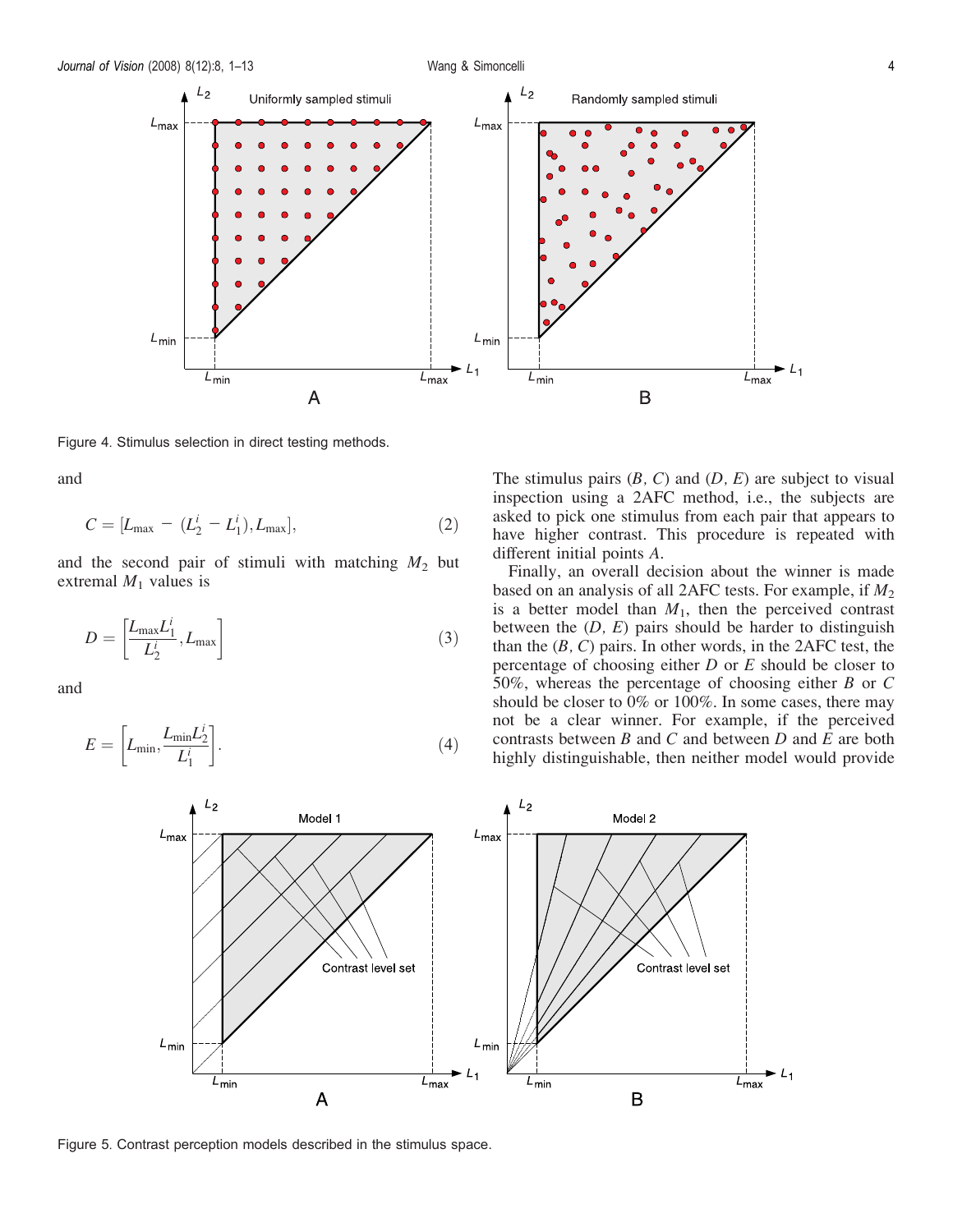<span id="page-4-0"></span>

Figure 6. Stimulus selection in MAD competition method.

a good prediction of the visual perception of contrast. In other words, the stimuli generated to extremize one model serve to falsify the other (although their relative degrees of failure may still be different and measurable with MAD competition).

## Application to image quality assessment models

The previous example demonstrates the differences between MAD competition and a more conventional model selection approach. However, this example does not provide a compelling justification for the use of MAD, since the stimulus space is only two-dimensional, and thus could have been explored effectively by uniform or random sampling. For models that operate on highdimensional stimuli (e.g., the pixels of digitized photographic images), a direct examination of samples that cover the space becomes impossible, and the advantage of MAD competition is significant. In this section, we demonstrate this in the context of perceptual image quality.

## Image quality models

Image quality models aim to predict human perception of image quality (Pappas, Safranek, & Chen, [2005;](#page-11-0) Wang & Bovik, [2006\)](#page-12-0). They may be classified into full-reference (where an original "perfect-quality" image is available as a reference), reduced-reference (where only partial information about the original image is available), and noreference methods (where no information about the

original image is available). For our purposes here, we use MAD competition to compare two full-reference image quality models. The first is the mean squared error (MSE), which is the standard metric used throughout the image processing literature. The second is the recently proposed structural similarity index (SSIM; Wang et al., [2004\)](#page-12-0). Definitions of both models are provided in [Appendix A.](#page-9-0) The gradients of MSE and SSIM with respect to the image can be computed explicitly (see [Appendix B\)](#page-9-0).

In previous studies, both the MSE and the SSIM models have been tested using "standard" model evaluation techniques. The testing results have been reported for the LIVE image database ([http://live.ece.utexas.edu/research/](http://live.ece.utexas.edu/research/quality) [quality](http://live.ece.utexas.edu/research/quality)), a publicly available subject-rated image quality database with a relatively large number of images corrupted with diverse types of distortions. The database contains 29 high-resolution original natural images and 779 distorted versions of these images. The distortion types include JPEG compression, JPEG2000 compression, white Gaussian noise contamination, Gaussian blur, and transmission errors in JPEG2000 compressed bitstreams using a fast-fading Rayleigh channel model. Subjects were asked to provide their perception of quality on a continuous linear scale and each image was rated by 20–25 subjects. The raw scores for each subject were converted into Z-scores. The mean opinion score and the standard deviation between subjective scores were computed for each image. The video quality experts group [\(www.vqeg.org](http://www.vqeg.org)) has suggested several evaluation criteria to assess the performance of objective image quality models. These criteria include linear correlation coefficient after non-linear regression, linear correlation coefficient after variance-weighted non-linear regression, rank-order correlation coefficient, and outlier ratio. Details about the evaluation procedure can be found in VQEG [\(2000](#page-12-0)). It has been reported in Wang et al. [\(2004](#page-12-0)) that the SSIM index significantly outperforms the MSE for the LIVE database, based on these criteria. However, as mentioned earlier, it may not be appropriate to draw strong conclusions from these tests, because the space of images is so vast that even a database containing thousands or millions of images will not be sufficient to adequately cover it. Specifically, the LIVE database is limited in both the number of full-quality reference images and in the number and level of distortion types.

## MAD competition

Unlike the contrast perception example of the previous section, the SSIM model is too complex for us to solve for the MAD stimulus pairs analytically. But it is differentiable, and thus allows an alternative approach based on iterative numerical optimization, as illustrated in [Figure 7](#page-5-0). First, an initial distorted image is generated by adding a random vector in the image space to the reference image.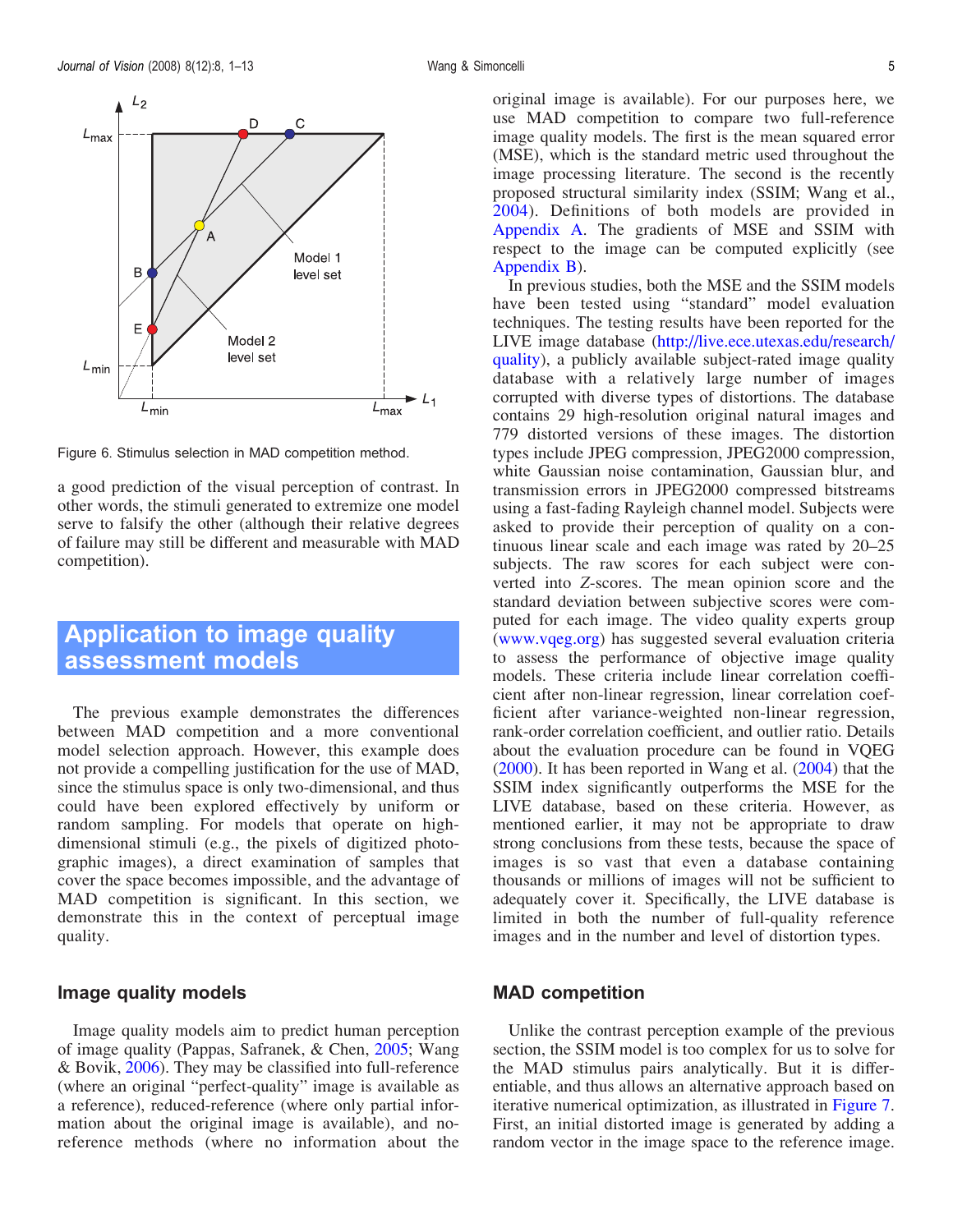<span id="page-5-0"></span>

Figure 7. MAD stimulus synthesis in the image space.

Now consider a level set of  $M_1$  (i.e., set of all images having the same value of  $M_1$ ) as well as a level set of  $M_2$ , each containing the initial image. Starting from the initial image, we iteratively move along the  $M_1$  level set in the direction in which  $M_2$  is maximally increasing/decreasing. The iteration continues until a maximum/minimum  $M_2$ image is reached. Figure 7 also demonstrates the reverse procedure for finding the maximum/minimum  $M_1$  images along the  $M_2$  level set. The maximally increasing/ decreasing directions may be computed from the gradients of the two image quality metrics, as described in [Appendix C](#page-10-0). This gradient descent/ascent procedure does not guarantee that we will reach the global minimum/ maximum on the level set (i.e., we may get "stuck" in a local minimum). As such, a negative result (i.e., the two images are indiscriminable) may not be meaningful. Nevertheless, a positive result may be interpreted unambiguously.

Figure 8 shows an example of this image synthesis process, where the intensity range of the reference image is [0, 255] and the initial image A was created by adding independent white Gaussian noise with MSE = 1024. Visual inspection of the images indicates that both models fail to capture some aspects of perceptual image quality. In particular, images B and C have the same MSE with respect to the reference original image (top left). But



Figure 8. Synthesized images for MAD competition between MSE and SSIM.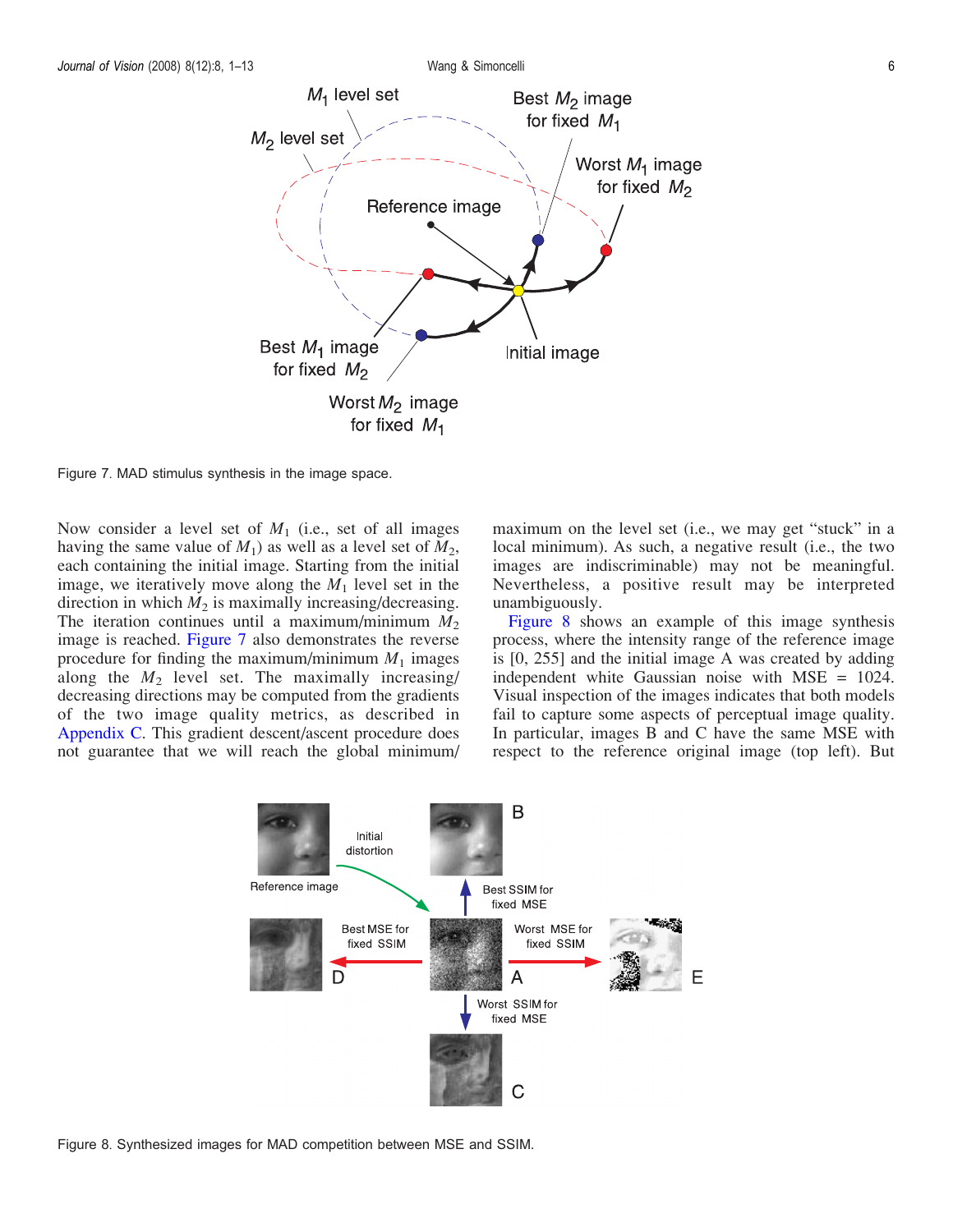image B has very high quality, while image C poorly represents many important structures in the original image. Thus, MSE is clearly failing to provide a consistent metric for image quality. On the other hand, image D and image E have the same SSIM values. Although both images have very noticeable artifacts, the distortions in image E are concentrated in local regions but extremely noticeable, leading to subjectively lower overall quality than image D. Computer animations of MAD competition between MSE and SSIM can be found at <http://www.ece.uwaterloo.ca/~z70wang/research/mad/>.

## 2AFC experiments

Although the images in [Figure 8](#page-5-0) indicate that both of the competing models fail, they fail in different ways, and to different extents. It is also clear that the degree of failure depends on the initial distortion level. When the initial noise level is very small, all four synthesized images are visually indistinguishable from the original image. As the initial noise level increases, failures should become increasingly noticeable. These observations motivate us to measure how rapidly the perceived distortion increases as a function of the initial distortion level.

For each reference image, we create the initial distorted images by adding white Gaussian noise, where the noise variance  $\sigma_l^2$  determings the initial distortion level. Specifically, we let  $\sigma_l^2 = 2^l$  for  $l = 0, 1, 2, ..., 9$ , respectively. For each noise level, we generate four test images (minimum/maximum MSE with the same SSIM and minimum/maximum SSIM with the same MSE) using the iterative constrained gradient ascent/descent procedure described in [Appendix C](#page-10-0). Sample synthesized images are shown in Figure 9.

We used these synthetic images as stimuli in a 2AFC experiment. Subjects were shown pairs of images along with the original image and were asked to pick the one from each pair that had higher perceptual quality. Subjects were allowed to free view the images without fixation control, and no time limit was imposed on the decision. There are all together 10 reference images, each distorted at 10 initial distortion levels, resulting in 200 pairs of synthesized images. These image pairs are shown to the subjects in random order and each pair was shown twice to each subject. Five subjects were involved in the experiments. One was an author, but the others subjects were not aware of the purpose of this study.

The experimental results for each of the five subjects are shown in [Figure 10](#page-7-0). Responses are seen to be in general agreement at low distortion levels and for the fixed MSE images at high distortion levels. However, the subjects responded quite differently to the fixed SSIM images at high distortion levels. This is reflected in the average discrimination levels and the error bars of the combined subject data, shown in [Figure 11,](#page-8-0) which is fitted with a Weibull function. At low levels of distortion, all subjects show chance performance for both the SSIM and MSE images. But the fixed MSE images are seen to be much more discriminable than the fixed SSIM images at mid to high levels of distortion. Based on these observations, one may conclude that the SSIM is a better model than the MSE in this MAD competition test, especially when the image distortion level is high.

Another interesting observation in [Figure 11](#page-8-0) is that the fixed SSIM images exhibit substantially more response variability (large error bars) across subjects at high distortion levels. To have a better understanding of this phenomenon, [Figure 12](#page-8-0) shows four pairs of sample images used in the experiment, two from low initial distortion levels ( $MSE = 4$ ) and the other two from high initial distortion levels (MSE = 128). At low initial distortion levels, the best/worst SSIM and the best/worst MSE images are visually indistinguishable, resulting in 50% discriminability in 2AFC experiment, as indicated in [Figure 11](#page-8-0). At high initial distortion level, the best SSIM

Distortion level (initial MSE)  $2^2$  $2^3$  $2^6$  $2^7$  $2^8$  $2^4$ Initial image **Best SSIM** Worst SSIM

Figure 9. Synthesized images for 2AFC MAD competition experiment.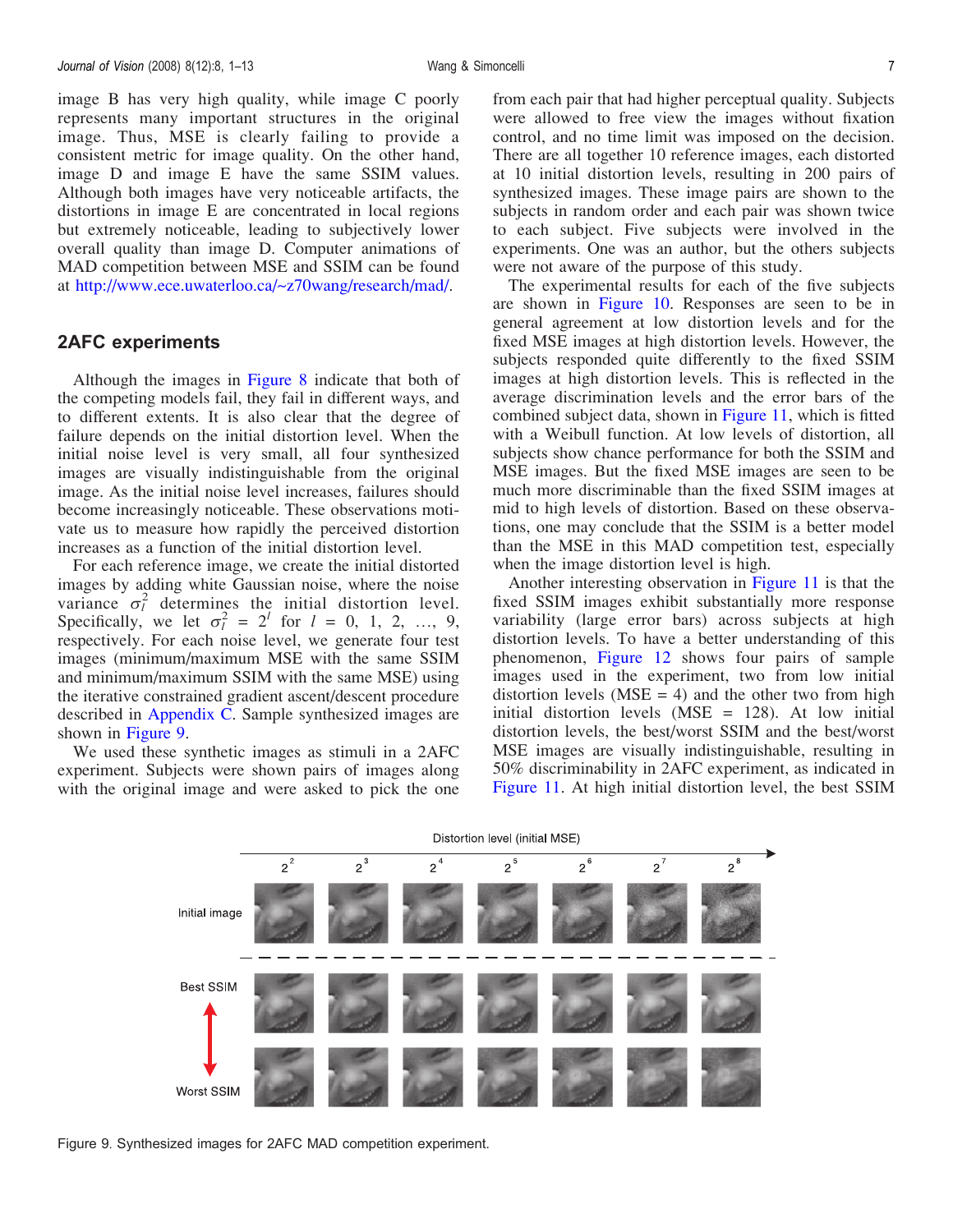<span id="page-7-0"></span>

Figure 10. 2AFC results for each of the five subjects (ZW, CR, AS, TS, DH) involved in the experiments.

image has clearly better quality than the worst SSIM image, consistent with reports of all subjects ([Figure 11\)](#page-8-0). On the other hand, subjects have very different opinions about the relative quality of the best and worst MSE images, as reflected in the large error bars.

## **Discussion**

We have described a systematic approach, the MAD competition method, for the comparison of computational models for perceptually discriminable quantities. Much of the scientific endeavor is based on experiments that are carefully designed to distinguish between or falsify hypotheses or models. MAD competition provides a means of accelerating this process for a particular type of models, through the use of computer-optimized stimuli. This is particularly useful in cases where the stimulus space is large, and/or the models are complex, so that designing such stimuli by hand becomes nearly impossible. Many methodologies have been developed for automating the selection of stimuli from a low-dimensional parametric family based on the history of responses in an experiment (e.g., Kontsevich & Tyler, [1999](#page-11-0); Watson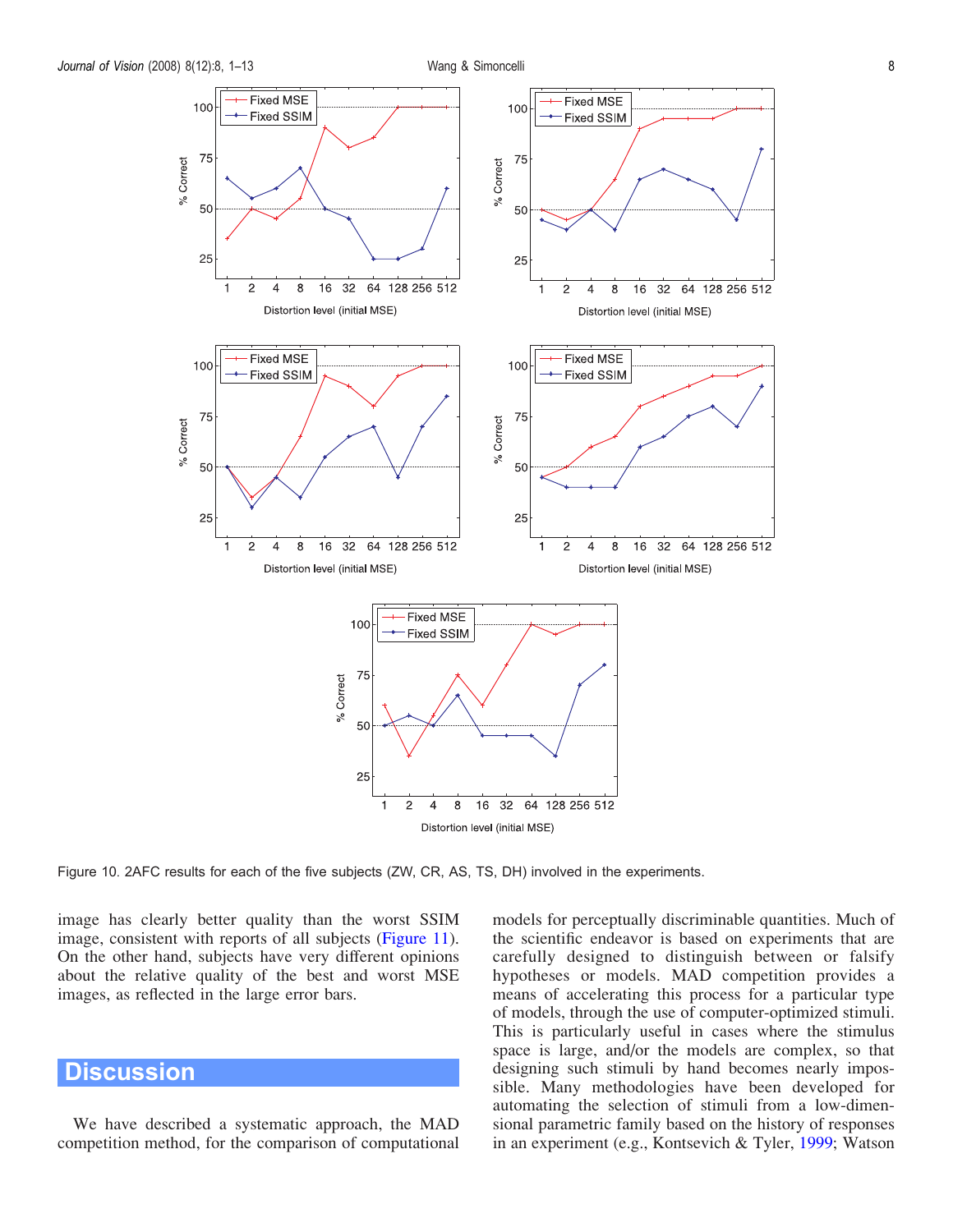<span id="page-8-0"></span>

Figure 11. 2AFC results for all subjects fitted with Weibull functions.

& Pelli, [1983\)](#page-12-0). More recently, methods have been developed for online modification of stimulus ensembles based on previous responses (Machens, Gollisch, Kolesnikova, & Herz, [2005;](#page-11-0) Paninski, [2005\)](#page-11-0). Our method differs in that it is not response-dependent, and it is not limited to a lowdimensional space, but it does rely on explicit specification of two computational models that are to be compared. MAD also provides an intuitive and effective method to discover the relative weaknesses of competing models and can potentially suggest a means of combining the advantages of multiple models.

It is important to mention some of the limitations of the MAD competition method. First, as with all experimental tests of scientific theories, MAD competition cannot prove a model to be correct: it only offers an efficient means of selecting stimuli that are likely to *falsify* it. As such, it should be viewed as complementary to, rather than a replacement for, the conventional direct method for model evaluation, which typically aims to explore a much larger

portion of the stimulus space. Second, depending on the specific discriminable quantity and the competing models, the computational complexity of generating the stimuli can be quite significant, possibly prohibitive. The constrained gradient ascent/descent algorithms described in [Appendix C](#page-10-0) assume that both competing models are differentiable and that their gradients may be efficiently computed (these assumptions hold for the models used in our current experiments). Third, if the search space of the best MAD stimulus is not concave/convex, then the constraint gradient ascent/descent procedure may converge to local maxima/minima. More advanced search strategies may be used to partially overcome this problem, but they typically are more computationally costly, and still do not offer guarantees of global optimality. Nevertheless, the locally optimal MAD stimuli may be sufficient to distinguish the two competing models. Specifically, if the generated stimuli are discriminable, then they will still serve to falsify the model that scores them as equivalent. Fourth, MAD-generated stimuli may be highly unnatural, and one might conclude from this that the application scope of one or both models should be restricted. Finally, there might be cases where the extremal stimuli of each model succeed in falsifying the other model. Alternatively, each of the models could be falsified by the other in a different region of the stimulus space. In such cases, we may not be able to reach a conclusion that one model is better than the other. However, such double-failure results in MAD competition are still valuable because they can reveal the weaknesses of both models and may suggest potential improvements.

Although we have demonstrated the MAD competition method for two specific perceptual quantities—contrast and image quality—the general methodology should be applicable to a much wider variety of examples, including higher level cognitive quantities (e.g., object similarity, aesthetics, emotional responses), and to other types of measurement (e.g., single-cell electrode recordings or fMRI).



Figure 12. Sample images at (top) low and (bottom) high initial distortion levels. At initial distortion level (MSE = 4), the best/worst SSIM and the best/worst MSE images are visually indistinguishable, resulting in 50% (chance) discriminability, as shown in Figure 11. At high initial distortion level (MSE = 128), the best SSIM image has clearly better quality than the worst SSIM image (with the same MSE), thus high percentage value was obtained in the 2AFC experiment (Figure 11). On the other hand, subjects have very different opinions about the relative quality of the best and worst MSE images (with the same SSIM), as reflected by the large error bars in Figure 11.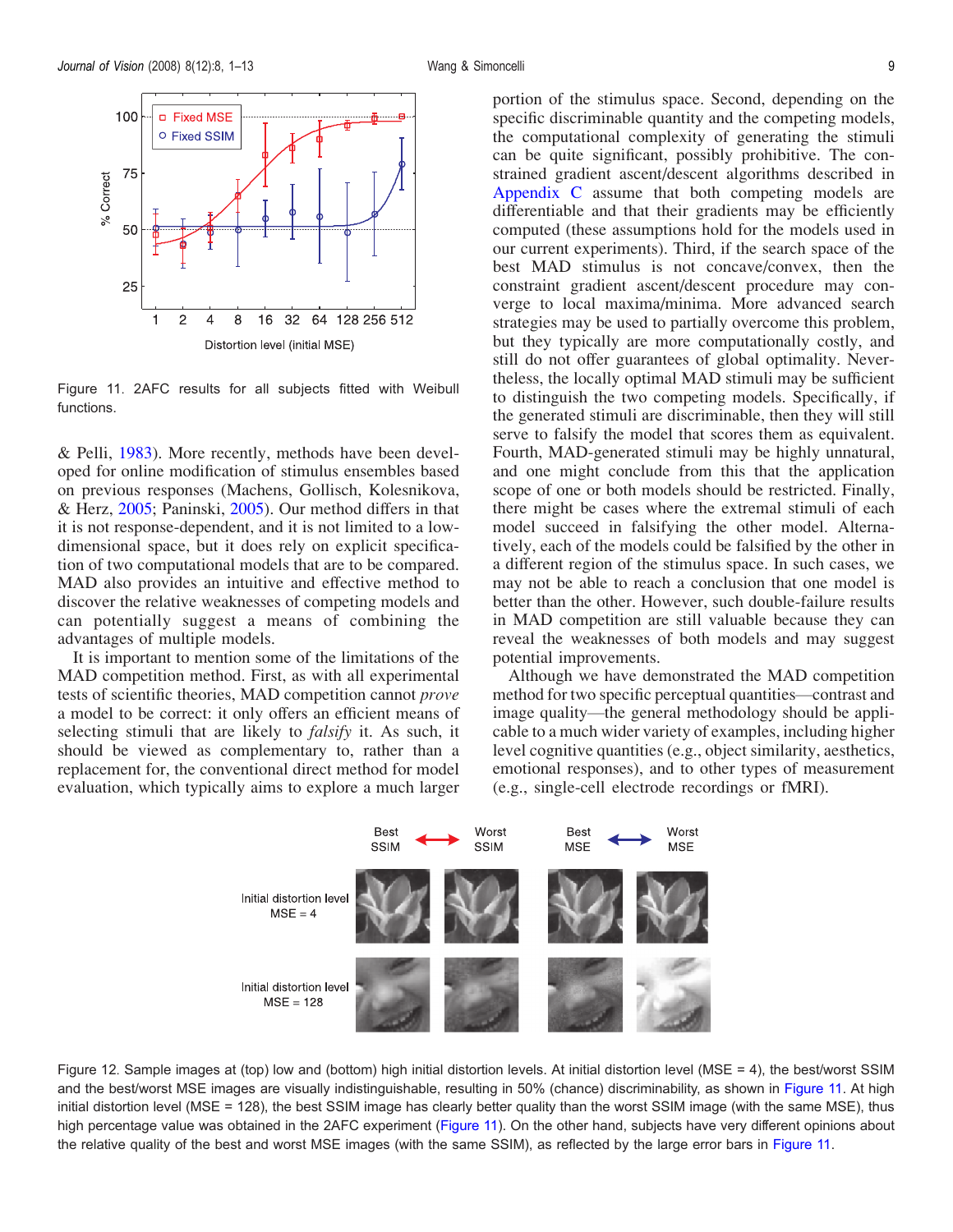## <span id="page-9-0"></span>Appendix A: Definitions of image quality models

Two image quality models, mean square error and the structural similarity index, are used in our experiment.

#### Mean squared error (MSE)

For two given images  $X$  and  $Y$  (here an image is represented as a column vector, where each entry is the grayscale value of one pixel), the MSE between them can be written as

$$
E(\mathbf{X}, \mathbf{Y}) = \frac{1}{N_I} (\mathbf{X} - \mathbf{Y})^T (\mathbf{X} - \mathbf{Y}),
$$
 (A1)

where  $N_I$  is the number of pixels in the image.

#### Structural similarity index (SSIM)

The SSIM index (Wang et al., [2004](#page-12-0)) is usually computed for local image patches, and these values are then combined to produce a quality measure for the whole image. Let x and y be column vector representations of two image patches (e.g.,  $8 \times 8$  windows) extracted from the same spatial location from images  $X$  and  $Y$ , respectively. Let  $\mu_x$ ,  $\sigma_x^2$ , and  $\sigma_{xy}$  represent the sample mean of the components of x, the sample variance of x, and the sample covariance of x and y, respectively:

$$
\mu_x = \frac{1}{N_P} (\mathbf{1}^T \cdot \mathbf{x}),
$$
  
\n
$$
\sigma_x^2 = \frac{1}{N_P - 1} (\mathbf{x} - \mu_x)^T (\mathbf{x} - \mu_x),
$$
  
\n
$$
\sigma_{xy} = \frac{1}{N_P - 1} (\mathbf{x} - \mu_x)^T (\mathbf{y} - \mu_y),
$$
\n(A2)

where  $N_P$  is the number of pixels in the local image patch and 1 is a vector with all entries equaling 1. The SSIM index between x and y is defined as

$$
S(\mathbf{x}, \mathbf{y}) = \frac{(2\mu_x \mu_y + C_1)(2\sigma_{xy} + C_2)}{(\mu_x^2 + \mu_y^2 + C_1)(\sigma_x^2 + \sigma_y^2 + C_2)},
$$
 (A3)

where  $C_1$  and  $C_2$  are small constants given by  $C_1 = (K_1 R)^2$ and  $C_2 = (K_2 R)^2$ , respectively. Here, R is the dynamic range of the pixel values (e.g.,  $R = 255$  for 8 bits/pixel grayscale images), and  $K_1 \ll 1$  and  $K_2 \ll 1$  are two scalar constants  $(K_1 = 0.01$  and  $K_2 = 0.03$  in the current implementation of SSIM). It can be easily shown that

the SSIM index achieves its maximum value of 1 if and only if the two image patches x and y being compared are exactly the same.

The SSIM index is computed using a sliding window approach. The window moves pixel by pixel across the whole image space. At each step, the SSIM index is calculated within the local window. This will result in an SSIM index map (or a quality map) over the image space. To avoid "blocking artifacts" in the SSIM index map, a smooth windowing approach can be used for local statistics (Wang et al., [2004\)](#page-12-0). However, for simplicity, we use an  $8 \times 8$  square window in this paper. Finally, the SSIM index map is combined using a weighted average to yield an overall SSIM index of the whole image:

$$
S(\mathbf{X}, \mathbf{Y}) = \frac{\sum_{i=1}^{N_S} W(\mathbf{x}_i, \mathbf{y}_i) \cdot S(\mathbf{x}_i, \mathbf{y}_i)}{\sum_{i=1}^{N_S} W(\mathbf{x}_i, \mathbf{y}_i)},
$$
(A4)

where  $x_i$  and  $y_i$  are the *i*th sampling sliding windows in images **X** and **Y**, respectively,  $W(\mathbf{x}_i, \mathbf{y}_i)$  is the weight given to the *i*th sampling window, and  $N<sub>S</sub>$  is the total number of sampling windows.  $N<sub>S</sub>$  is generally smaller than the number of image pixels  $N_I$  to avoid the sampling window exceed the boundaries of the image. The original implementations of the SSIM measure corresponds to the case of uniform pooling, where  $W(x, y) \equiv 1$ . In Wang and Shang [\(2006](#page-12-0)), it was shown that a local information content-weighted pooling method can lead to consistent improvement for the image quality prediction of the LIVE database, where the weighting function is defined as

$$
W(\mathbf{x}, \mathbf{y}) = \log \left[ \left( 1 + \frac{\sigma_x^2}{C_2} \right) \left( 1 + \frac{\sigma_y^2}{C_2} \right) \right]. \tag{A5}
$$

This weighting function was used for the examples shown in this article.

## Appendix B: Gradient calculation of image quality models

In order to apply the constrained gradient ascent/descent algorithm (details described in [Appendix C\)](#page-10-0), we need to calculate the gradients of the image quality models with respect to the image. Here the gradients are represented as column vectors that have the same dimension as the images.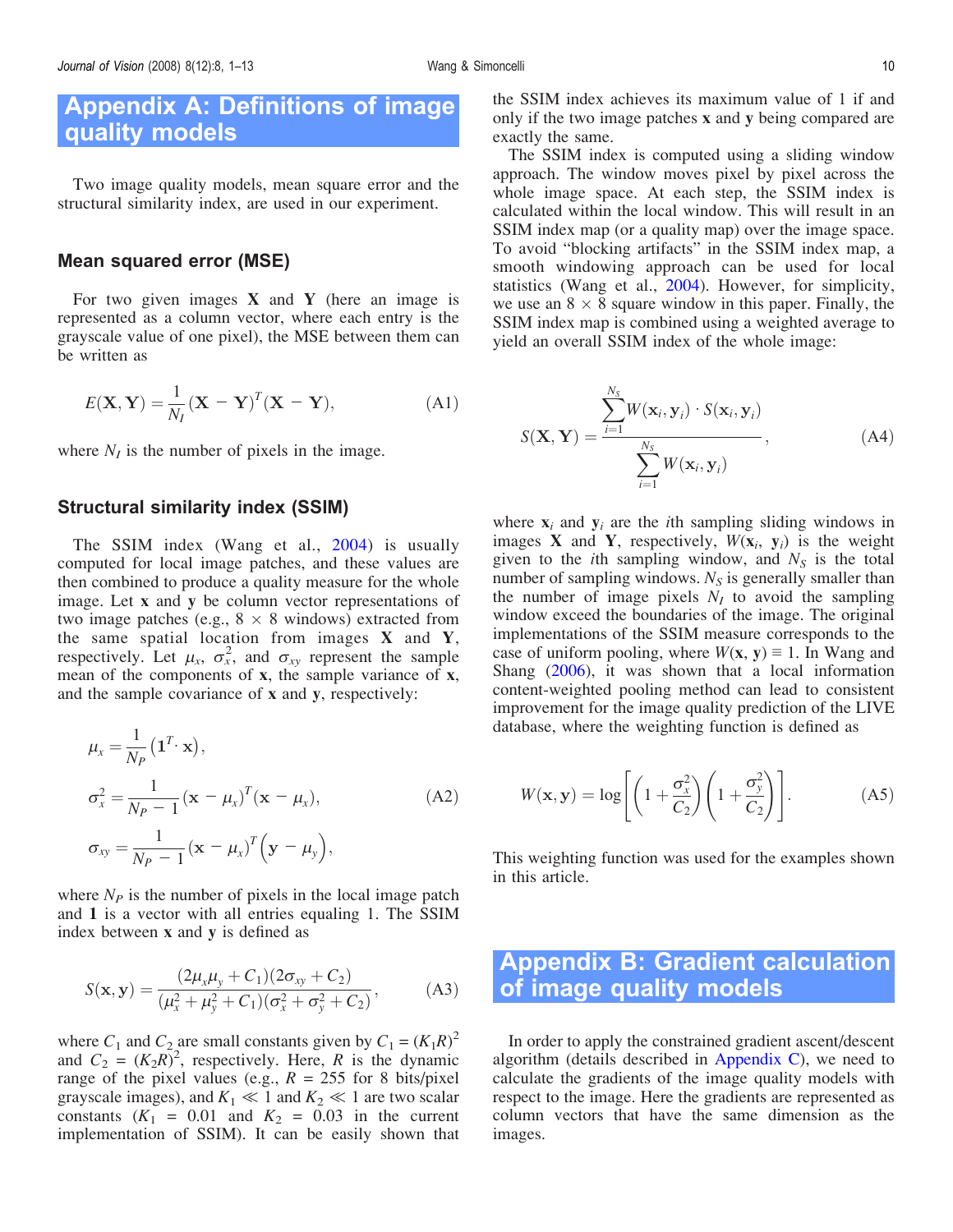## <span id="page-10-0"></span>Gradient of MSE

For MSE, it can be easily shown that

$$
\vec{\nabla}_{\mathbf{Y}} E(\mathbf{X}, \mathbf{Y}) = -\frac{2}{N_I} (\mathbf{X} - \mathbf{Y}).
$$
 (B1)

#### Gradient of SSIM

For SSIM, taking the derivative of [Equation A4](#page-9-0) with respect to  $Y$ , we have

$$
\overrightarrow{\nabla}_{\mathbf{Y}} S(\mathbf{X}, \mathbf{Y}) = \frac{1}{\left[\sum_{i=1}^{N_S} W(\mathbf{x}_i, \mathbf{y}_i)\right]^2}
$$
\n
$$
\times \left\{\overrightarrow{\nabla}_{\mathbf{Y}} \left[\sum_{i=1}^{N_S} W(\mathbf{x}_i, \mathbf{y}_i) S(\mathbf{x}_i, \mathbf{y}_i)\right] \cdot \left[\sum_{i=1}^{N_S} W(\mathbf{x}_i, \mathbf{y}_i)\right] - \left[\sum_{i=1}^{N_S} W(\mathbf{x}_i, \mathbf{y}_i) S(\mathbf{x}_i, \mathbf{y}_i)\right] \cdot \overrightarrow{\nabla}_{\mathbf{Y}} \left[\sum_{i=1}^{N_S} W(\mathbf{x}_i, \mathbf{y}_i)\right] \right\},
$$
\n(B2)

where

$$
\overrightarrow{\nabla}_{\mathbf{Y}}\left[\sum_{i=1}^{N_{S}}W(\mathbf{x}_{i},\mathbf{y}_{i})\right]=\sum_{i=1}^{N_{S}}\overrightarrow{\nabla}_{\mathbf{Y}}W(\mathbf{x}_{i},\mathbf{y}_{i})
$$
\n
$$
=\sum_{i=1}^{N_{S}}\overrightarrow{\nabla}_{\mathbf{Y}}W(\mathbf{x},\mathbf{y})|_{\mathbf{x}=\mathbf{x}_{i},\mathbf{y}=\mathbf{y}_{i}}
$$
\n(B3)

and

$$
\overrightarrow{\nabla}_{\mathbf{Y}}\left[\sum_{i=1}^{N_{S}}W(\mathbf{x}_{i},\mathbf{y}_{i})S(\mathbf{x}_{i},\mathbf{y}_{i})\right]
$$
\n
$$
=\sum_{i=1}^{N_{S}}\overrightarrow{\nabla}_{\mathbf{Y}}[W(\mathbf{x}_{i},\mathbf{y}_{i})S(\mathbf{x}_{i},\mathbf{y}_{i})]
$$
\n
$$
=\sum_{i=1}^{N_{S}}[W(\mathbf{x}_{i},\mathbf{y}_{i})\cdot\overrightarrow{\nabla}_{\mathbf{Y}}S(\mathbf{x},\mathbf{y})|_{\mathbf{x}=\mathbf{x}_{i},\mathbf{y}=\mathbf{y}_{i}}]
$$
\n
$$
+\sum_{i=1}^{N_{S}}[S(\mathbf{x}_{i},\mathbf{y}_{i})\cdot\overrightarrow{\nabla}_{\mathbf{Y}}W(\mathbf{x},\mathbf{y})|_{\mathbf{x}=\mathbf{x}_{i},\mathbf{y}=\mathbf{y}_{i}}].
$$
\n(B4)

Thus, the gradient calculation of an entire image is converted into weighted summations of the local gradient measurements. For a local SSIM measure as in [Equation A3](#page-9-0), we define

$$
A_1 = 2\mu_x \mu_y + C_1, \quad A_2 = 2\sigma_{xy} + C_2,
$$
  
\n
$$
B_1 = \mu_x^2 + \mu_y^2 + C_1, \quad B_2 = \sigma_x^2 + \sigma_y^2 + C_2.
$$
 (B5)

Then it can be shown that

$$
\overrightarrow{\nabla}_{\mathbf{Y}} S(\mathbf{X}, \mathbf{Y}) = \frac{2}{N_P B_1^2 B_2^2} \cdot [A_1 B_1 (B_2 \mathbf{x} - A_2 \mathbf{y}) \n+ B_1 B_2 (A_2 - A_1) \mu_x \mathbf{1} + A_1 A_2 (B_1 - B_2) \mu_y \mathbf{1}],
$$
\n(B6)

where 1 denotes a column vector with all entries equaling 1. For the case that  $W(\mathbf{x}, \mathbf{y}) \equiv 1$ , we have  $\nabla_{\mathbf{Y}} W(\mathbf{x}, \mathbf{y}) \equiv 0$  in Equations B3 and B4. Therefore,

$$
\vec{\nabla}_{\mathbf{Y}} S(\mathbf{X}, \mathbf{Y}) = \frac{1}{N_S} \sum_{i=1}^{N_S} \vec{\nabla}_{\mathbf{Y}} S(\mathbf{x}, \mathbf{y}) \big|_{\mathbf{x} = \mathbf{x}_i, \mathbf{y} = \mathbf{y}_i}.
$$
 (B7)

In the case of local information content-weighted average as in [Equation A5](#page-9-0), we have

$$
\overrightarrow{\nabla}_{\mathbf{Y}} W(\mathbf{x}, \mathbf{y}) = \frac{2(\mathbf{y} - \mu_{y}\mathbf{1})}{\sigma_{y}^{2} + C_{2}}.
$$
 (B8)

Thus,  $\overrightarrow{\nabla}_{\mathbf{Y}} S(\mathbf{X}, \mathbf{Y})$  can be calculated by combining [Equations A3,](#page-9-0) B2, B3, B4, B6, and B8.

## Appendix C: Constrained gradient ascent/descent for image synthesis

Here we describe the iterative constrained gradient ascent/descent algorithm we implemented to synthesize images for MAD competition.

[Figure C1](#page-11-0) illustrates a single step during the iterations, where the goal is to optimize (find maxima and minima)  $M_2$ while constrained on the  $M_1$  level set. We represent images as column vectors, in which each entry represents the grayscale value of one pixel. Denote the reference image X and the synthesized image at the *n*th iteration  $Y_n$  (with  $Y_0$ representing the initial image). We compute the gradient of the two image quality models (see [Appendix B](#page-9-0)), evaluated at  $Y_n$ :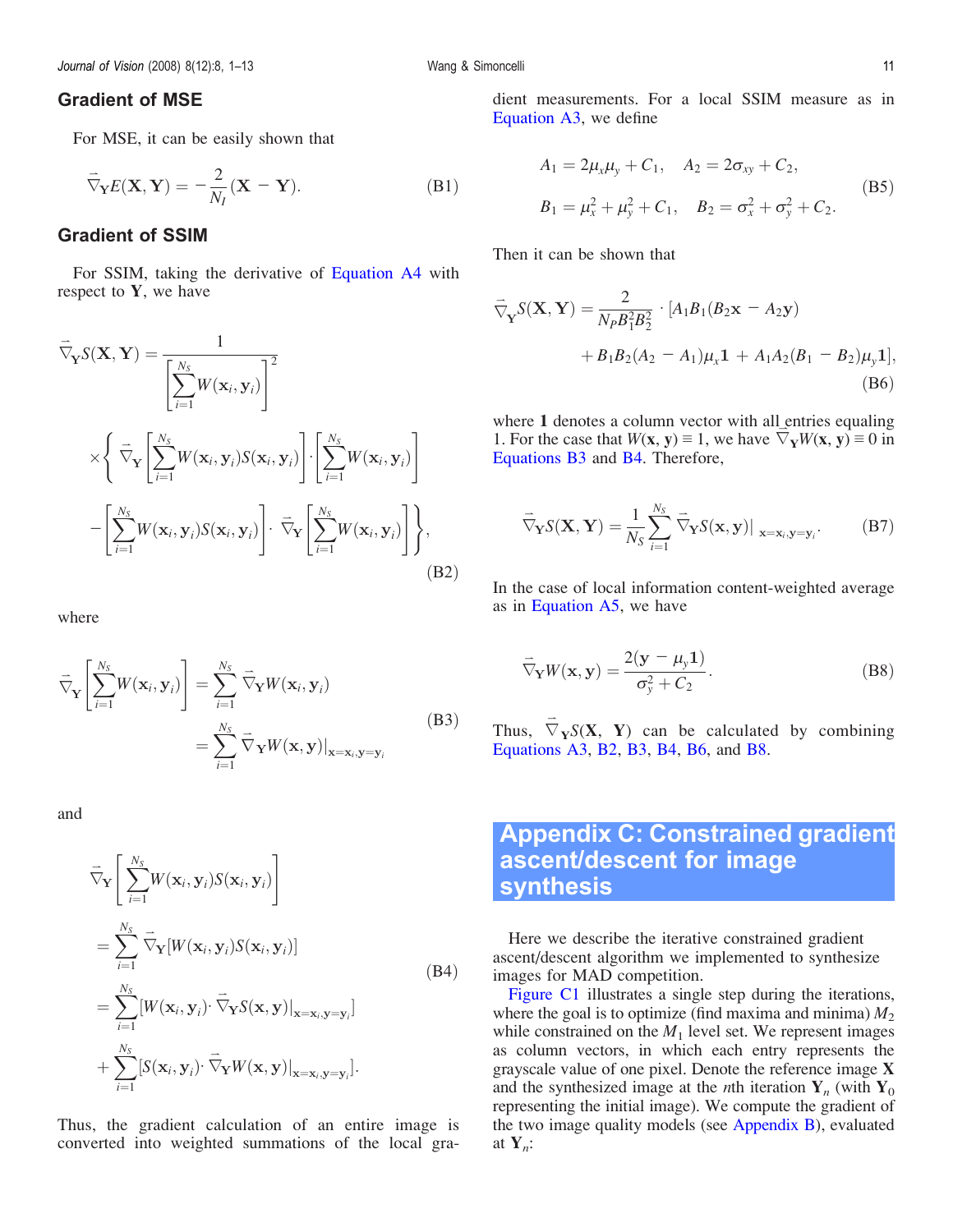<span id="page-11-0"></span>

Figure C1. Illustration of the nth iteration of the gradient ascent/ descent search procedure for optimizing  $M_2$  while constraining on the  $M_1$  level set.

$$
\mathbf{G}_{1,n} = \overrightarrow{\nabla}_{\mathbf{Y}} M_1(\mathbf{X}, \mathbf{Y})|_{\mathbf{Y} = \mathbf{Y}_n}
$$
 (C1)

and

$$
\mathbf{G}_{2,n} = \overrightarrow{\nabla}_{\mathbf{Y}} M_2(\mathbf{X}, \mathbf{Y})|_{\mathbf{Y} = \mathbf{Y}_n}.
$$
 (C2)

We define a modified gradient direction,  $G_n$ , by projecting out the component of  $G_{2,n}$ , that lies in the direction of  $G_{1,n}$ :

$$
\mathbf{G}_n = \mathbf{G}_{2,n} - \frac{\mathbf{G}_{2,n}^T \mathbf{G}_{1,n}}{\mathbf{G}_{1,n}^T \mathbf{G}_{1,n}} \mathbf{G}_{1,n}.
$$
 (C3)

A new image is computed by moving in the direction of this vector:

$$
\mathbf{Y}'_n = \mathbf{Y}_n + \lambda \mathbf{G}_n. \tag{C4}
$$

Finally, the gradient of  $M_1$  is evaluated at  $Y_n$ , and an appropriate amount of this vector is added in order to guarantee that the new image has the correct value of  $M_1$ :

$$
\mathbf{Y}_{n+1} = \mathbf{Y}'_n + \nu \mathbf{G}'_{1,n} \tag{C5}
$$

such that

$$
M_1(\mathbf{X}, \mathbf{Y}_{n+1}) = M_1(\mathbf{X}, \mathbf{Y}_0). \tag{C6}
$$

For the case of MSE, the selection of  $\nu$  is straightforward, but in general it might require a one-dimensional (line) search.

During the iterations, the parameter  $\lambda$  is used to control the speed of convergence and  $\nu$  must be adjusted dynamically so that the resulting vector does not deviate from the level set of  $M_1$ . The iteration continues until the image satisfies certain convergence condition, e.g., mean squared change in the synthesized image in two consecutive iterations is less than some threshold. If metric  $M_2$  is differentiable, then this procedure will converge to a local maximum/minimum of  $M_2$ . In general, however, we have no guaranteed means of finding the global maximum/ minimum (note that the dimension of the search space is equal to the number of pixels in the image), unless the image quality model satisfies certain properties (e.g., convexity or concavity). In practice, there may be some additional constraints that need to be imposed during the iterations. For example, for 8 bits/pixel grayscale images, we may need to limit the pixel values to lie between 0 and 255.

## Acknowledgments

Commercial relationships: none. Corresponding author: Zhou Wang. Email: zhouwang@ieee.org. Address: 200 University Ave. W., Waterloo, Ontario N2L 3G1, Canada.

## References

- Faugeras, O. D., & Pratt, W. K. (1980). Decorrelation methods of texture feature extraction. IEEE Transactions on Pattern Analysis Machine Intelligence, 2, 323–332.
- Gagalowicz, A. (1981). A new method for texture fields synthesis: Some applications to the study of human vision. IEEE Transactions on Pattern Analysis Machine Intelligence, 3, 520–533.
- Heeger, D., & Bergen, J. (1995). Pyramid-based texture analysis/synthesis. Proceedings of the ACM SIGGRAPH, 229–238.
- Kontsevich, L. L., & Tyler, C. W. (1999). Bayesian adaptive estimation of psychometric slope and thresh-old. Vision Research, 39, 2729-2737. [\[PubMed](http://www.ncbi.nlm.nih.gov/pubmed/10492833?ordinalpos=5&itool=EntrezSystem2.PEntrez.Pubmed.Pubmed_ResultsPanel.Pubmed_RVDocSum)]
- Machens, C. K., Gollisch, T., Kolesnikova, O., & Herz, A. V. (2005). Testing the efficiency of sensory coding with optimal stimulus ensembles. Neuron, 47, 447–456. [[PubMed\]](http://www.ncbi.nlm.nih.gov/pubmed/16055067?ordinalpos=19&itool=EntrezSystem2.PEntrez.Pubmed.Pubmed_ResultsPanel.Pubmed_RVDocSum) [[Article](http://www.sciencedirect.com/science?_ob=ArticleURL&_udi=B6WSS-4GSSR96-G&_user=10&_rdoc=1&_fmt=&_orig=search&_sort=d&view=c&_version=1&_urlVersion=0&_userid=10&md5=bae4da235cbad291481c78a86dfc9619)]
- Paninski, L. (2005). Asymptotic theory of information— Theoretic experimental design. Neural Computation, 17, 1480–1507. [\[PubMed](http://www.ncbi.nlm.nih.gov/pubmed/15901405?ordinalpos=31&itool=EntrezSystem2.PEntrez.Pubmed.Pubmed_ResultsPanel.Pubmed_RVDocSum)]
- Pappas, T. N., Safranek, R. J., & Chen, J. (2005). Perceptual criteria for image quality evaluation. In A. Bovik (Ed.), Handbook of image and video processing (pp. 939–960). Elservier Academic Press.